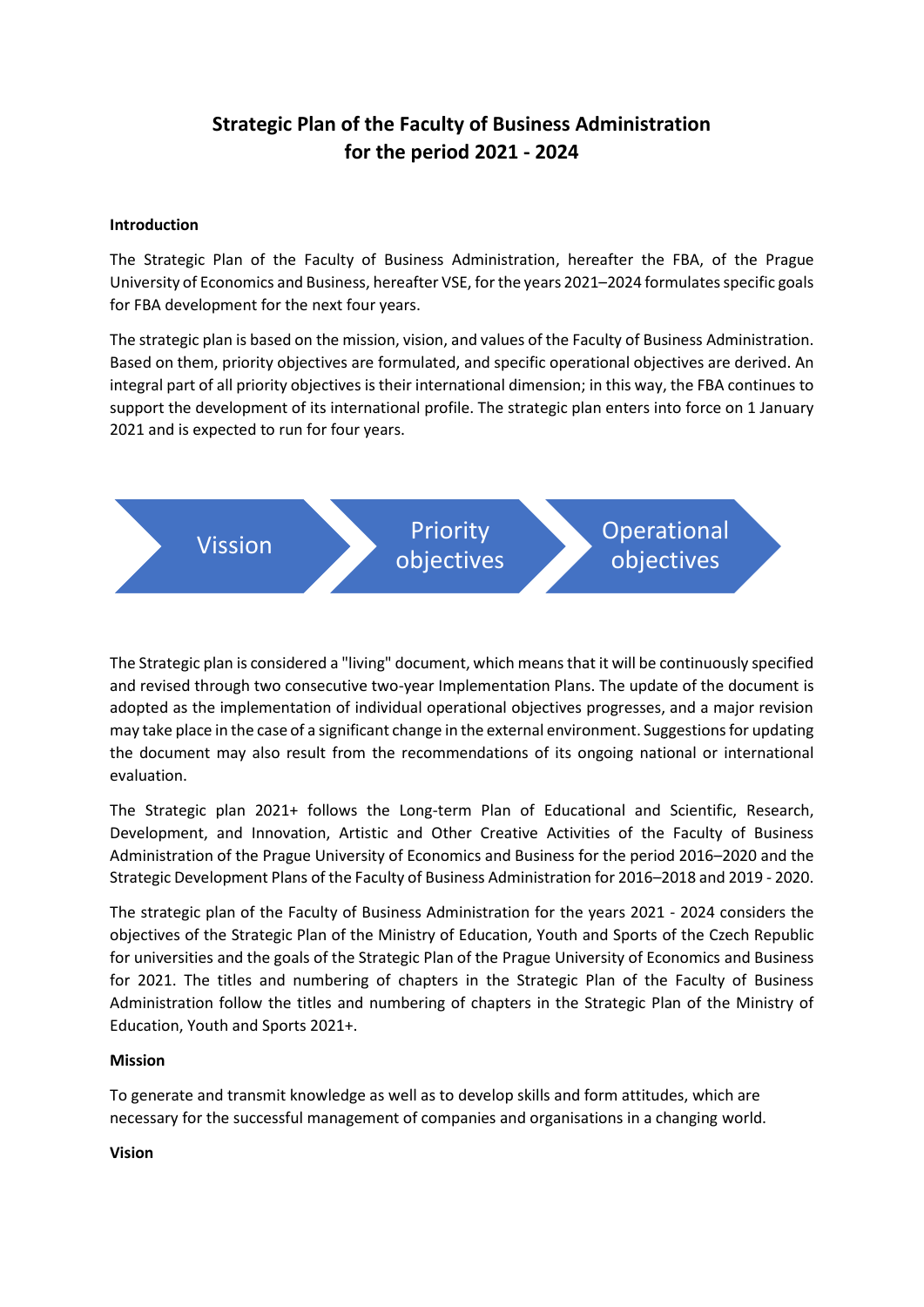To be an acknowledged and referenced higher education institution in management in central Europe.

#### **Key Values**

To implement its mission and vision, the School's activities are based on the following key values:

- Rigour and relevance in pedagogy and research
- Creative and critical thinking
- Personal development beyond one's extant field of expertise
- Partnership
- Decisiveness and responsibility
- Ethics and sustainability
- Equal opportunities

# **PRIORITY OBJECTIVES OF THE STRATEGIC PLAN**

To fulfil the above vision and key values, the following priority objectives of the Strategic Plan were discussed and adopted, on the fulfilment of which the FBA focuses its attention on the following years:

1. DEVELOPMENT OF COMPETENCIES DIRECTLY RELEVANT TO LIFE AND PRACTICE IN THE 21ST **CENTURY** 

- 2. IMPROVEMENT OF AVAILABILITY AND RELEVANCE OF FLEXIBLE FORMS OF EDUCATION
- 3. INCREASED EFFECTIVENESS AND QUALITY OF DOCTORAL (PH.D.) STUDY

4. IMPROVEMENT OF THE STRATEGIC MANAGEMENT AND EFFECTIVE UTILISATION OF RESEARCH AND DEVELOPMENT CAPACITIES

- 5. BUILD CAPACITIES FOR FBA STRATEGIC MANAGEMENT
- 6. reduce ADMINISTRATIVE BURDEN OF ACADEMIC STAFF
- 7. INCREASE AND DEEPEN THE FBA CONNECTION WITH THE WORLD OF PRACTICE

# **OPERATIONAL OBJECTIVES OF THE STRATEGIC PLAN**

# **1. DEVELOPMENT OF COMPETENCIES DIRECTLY RELEVANT TO LIFE AND PRACTICE IN THE 21ST CENTURY**

#### **Starting points**

In connection with the programme and institutional accreditation, the Faculty of Business Administration has defined the profile of the graduate for all its study programmes, the required knowledge, skills, and competencies. It is a crucial task for the FBA to transfer to students to increase the quality of graduates at all levels of study.

#### **Operational objectives**

The following operational objectives are assigned to this priority objective: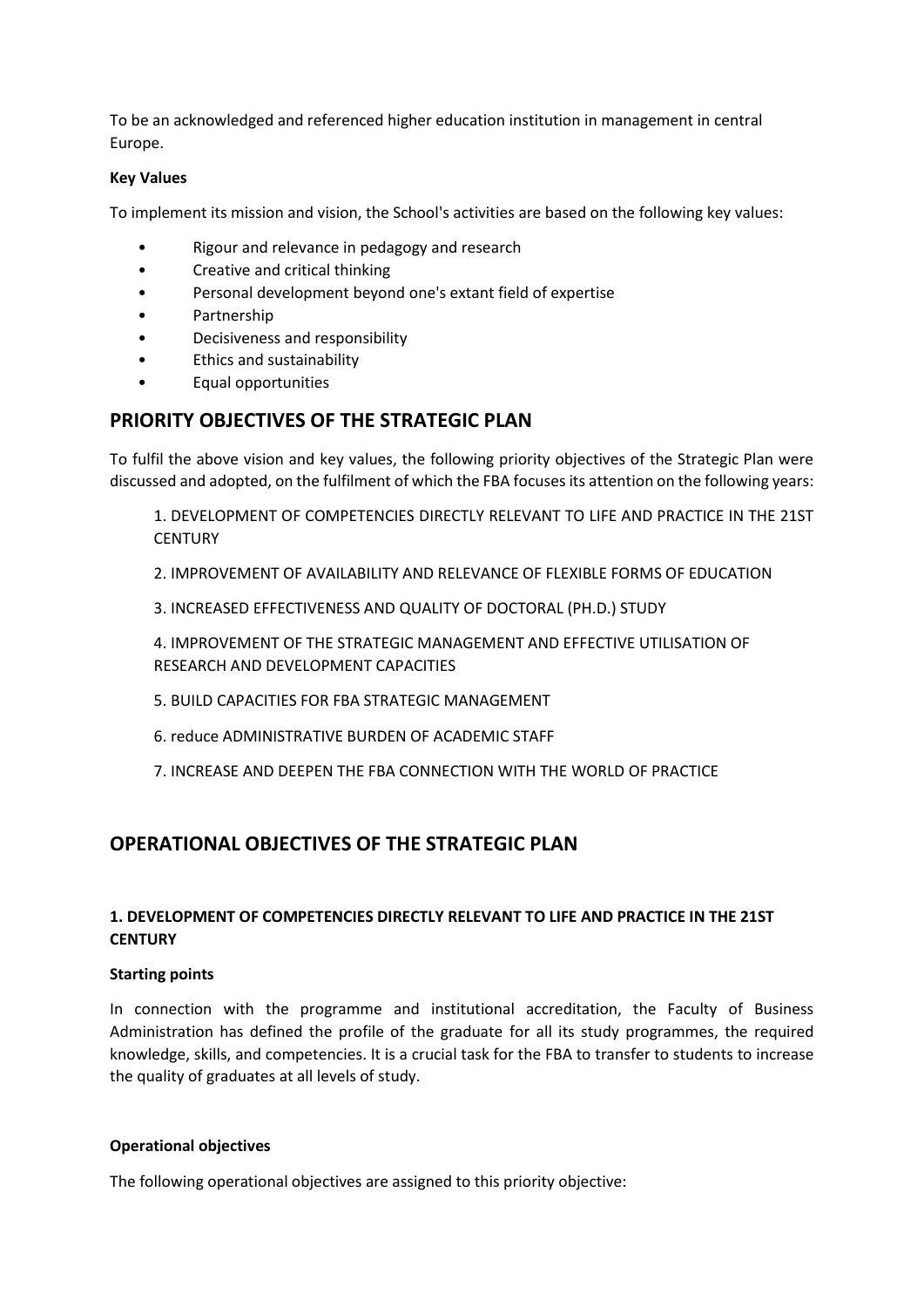A. DEVELOPMENT OF PEDAGOGICAL COMPETENCIES OF ACADEMIC STAFF FOR TEACHING AND CREATING STUDY PROGRAMMES

- Continue to organise courses in pedagogical and social psychological skills.
- Continue to organise sessions for teachers on innovation in teaching methods.
- To support the development of staff competencies in the field of creation and teaching of foreign language subjects and study programmes.

B DEVELOPMENT OF THE METHODS TO ENSURE THE QUALITY OF EDUCATION AND ASSESSMENT SYSTEM

- Continue to verify learning outcomes for sections of state final examinations and calibrate the requirements of all commissions for state final examinations.
- Further, use the results of student surveys as a criterion for the evaluation of academic staff.

# C STRENGTHEN THE LINKS BETWEEN STUDY AND WORLD OF PRACTICE AND PREPARATION FOR STUDENT FUTURE EMPLOYMENT

- Monitor the changing requirements of the labour market and consider to update the subjects and study programmes.
- Monitor and contemplate the "best practices" of the world's leading universities.
- increase the number of students who participate in professional practice in the Czech Republic and abroad.
- Actively seek exceptionally talented students and involve in talented student programmes.

# D. DEVELOPMENT OF GLOBAL COMPETENCIES OF FBA STUDENTS AND STAFF

- Use foreign languages, especially English, as an integral part of a study and work at the FBA. To ensure a sufficient offer of foreign language courses for students as well as academic and administrative staff, to increase the share of professional subjects taught in foreign languages.
- Develop a targeted offer of international mobility for students and staff. Following the Erasmus plus 2021-2027 programme, develop existing types of mobility and introduce new types of mobility, such as virtual, combined mobility, short-term intensive mobility, mobility to non-European countries, internships, and mobility of academic and nonacademic staff.
- In cooperation with the Centre for Students with Special Needs, support mobility for students with special needs and from socio-economically disadvantaged backgrounds.

# E. DEVELOPMENT OF PROFESSIONAL COMPETENCIES OF ACADEMIC AND NON-ACADEMIC STAFF IN THE FIELD OF INTERNATIONALIZATION

- Introduce measures leading to the systematic development of competencies of academic and non-academic staff in the field of internationalisation through various forms of training in cooperation with domestic and foreign experts.
- Motivate academic and non-academic staff to participate in mobility and eliminate obstacles that could prevent mobility.

# F. DEVELOPMENT OF THE INTERNATIONAL DIMENSION OF STUDY PROGRAMMES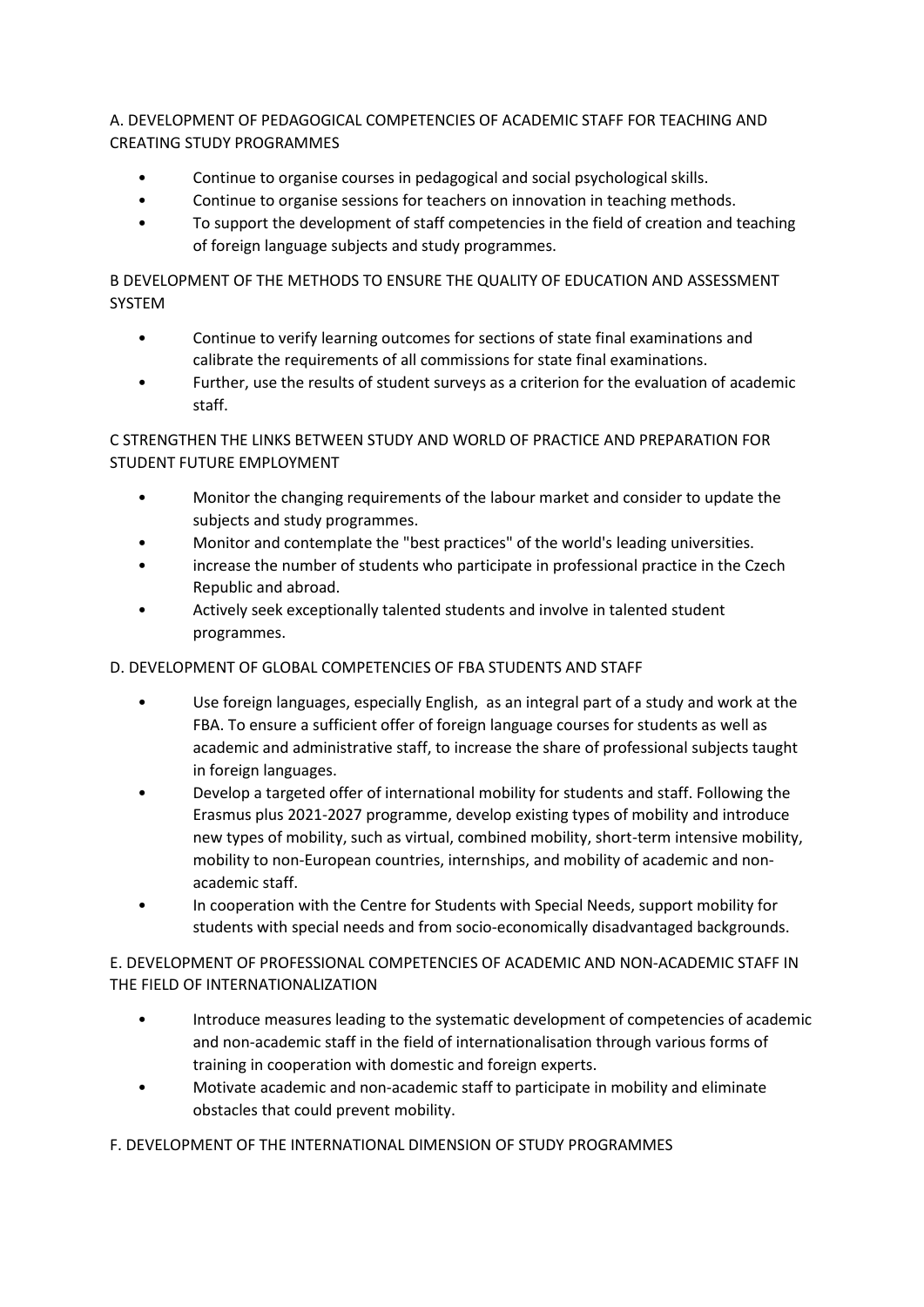- Incorporate international student mobility in the form of "mobility windows" as an integral part of the curriculum of all FBA study programmes.
- Develop co-operation with foreign universities in teaching within double-degree and joint-degree study programmes.
- Continuously monitor the demand of foreign students for specific programmes and respond flexibly by identifying the appropriate offer within existing study programmes or its targeted creation. Regularly evaluate the effectiveness of the current curriculum.
- Continuously monitor the quality of foreign language subjects and study programmes. In cooperation with the management of the Prague University of Economics and Business, conduct regular monitoring of the satisfaction of foreign students with the delivery and quality of foreign language study programmes.

# **2. IMPROVEMENT OF AVAILABILITY AND RELEVANCE OF FLEXIBLE FORMS OF EDUCATION**

### **Starting points**

The form of teaching also plays a key role to improve the quality of education. The Faculty of Business Administration aims to appropriately combine contact teaching with more flexible methods.

### **Operational objectives**

The following operational objectives are assigned to this priority objective:

A. increase THE ROLE OF DISTANT METHODS OF EDUCATION IN DEGREE PROGRAMMES TAUGHT AS FULL-TIME PROGRAMMES

- In areas where it is possible, due to their nature, to increase the share of educational activities conducted in the form of "blended learning", increase the share of lectures streamed online, and improve the availability of study materials in electronic form.
- Allocate increased attention to student groups who may not have sufficient facilities and material equipment to access e-learning resources and perform distance learning tasks. Seek appropriate measures to prevent academic failure and weaken social and other inequalities.
- Use distance learning methods in foreign language FBA programmes, obtain internal accreditation of the distance form for these programmes.

B. DEVELOP THE SUPPLY AND INNOVATE METHODS OF FLEXIBLE FORMS OF EDUCATION, INCLUDING ONLINE EDUCATION

- Enter the international market with the proposal of lifelong learning courses.
- Provide, as far as possible, free open access to the educational resources created within the activities of the FBA.
- Use flexible, especially hybrid, forms of education in lifelong learning courses and MBA and DBA programmes.

# C. TO ENSURE THE QUALITY OF EDUCATION PROVIDED IN FLEXIBLE FORMS CONCERNING THEIR **SPECIFICS**

• Build control mechanisms to compare learning outcomes for implemented forms of education and to ensure their equal quality.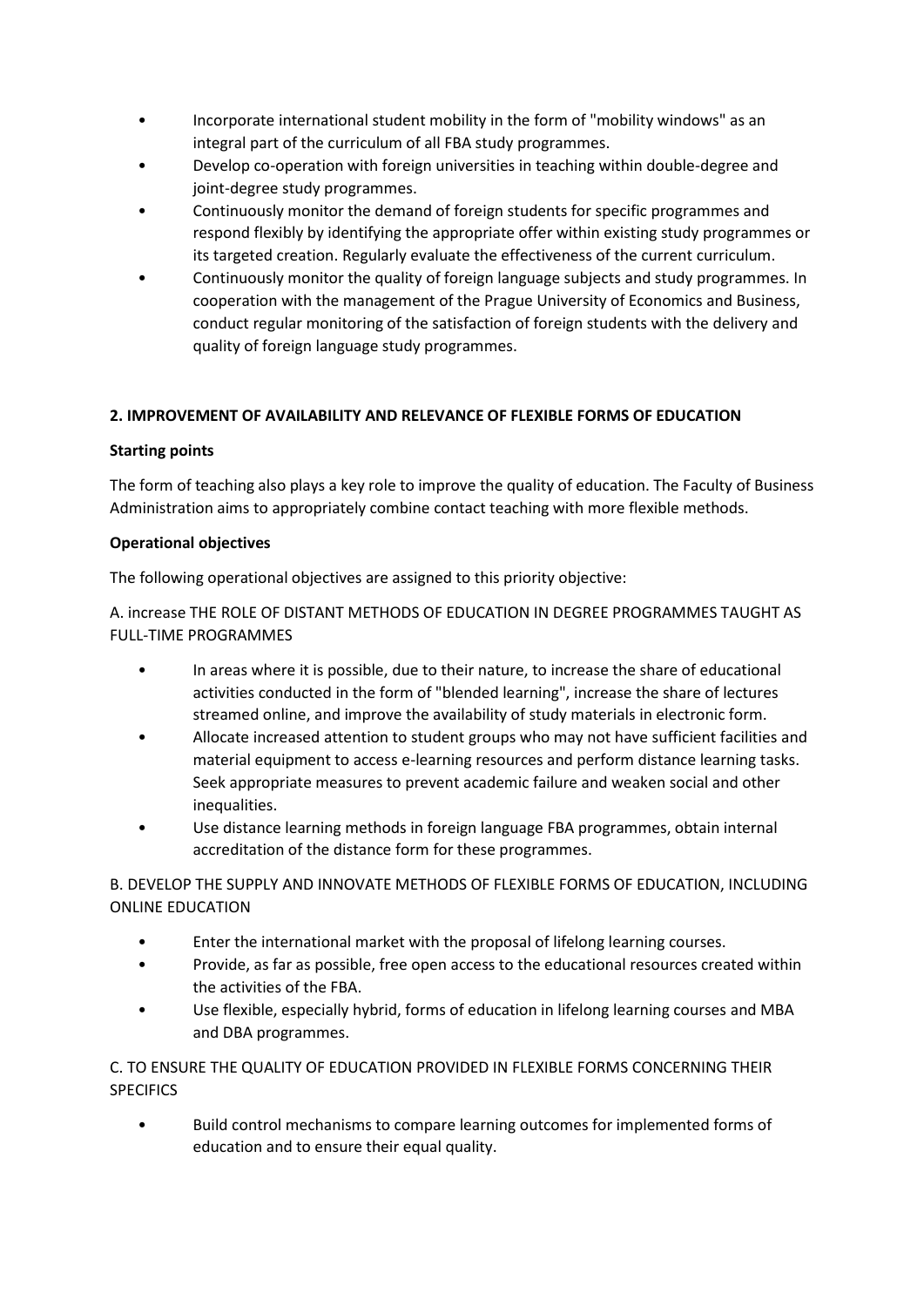# D ENHANCE AND INFORM OF THE VALUE OF CERTIFICATES PROVING TO EMPLOYERS RESULTS ACHIEVE IN LIFE-LONG LEARNING

# E DEVELOP THE PROMOTION OF THE PROPOSITION OF LIFELONG LEARNING, ESPECIALLY MBA AND DBA PROGRAMMES

### **3. INCREASING OF EFFECTIVENESS AND QUALITY OF DOCTORAL (PH.D.) STUDY**

### **Starting points**

Currently, doctoral studies at the Faculty of Business Administration are characterised by a relatively small number of applicants, some of whom are not research-oriented. The reasons include the low attractiveness of doctoral studies from the perspective of potential employers (i.e., the time investment in the highest level of education is not valued by the labour market) and very low scholarships, well below the starting salary of economics graduates in Prague. Admitted doctoral students, especially in the combined form of study, often extend or unsuccessfully terminate their studies, often in the higher years of study. On the contrary, the quality of dissertations and the share of international publishing activities of doctoral students gradually improve. A new doctoral study programme in Management and Managerial Economics has been prepared, which aims to better equip doctoral students to master advanced research methods in the field of management and managerial economics.

### **Operational objectives**

The following operational objectives are assigned to this priority objective:

### A. INCREASE THE QUALITY OF PROFESSIONAL TRAINING OF DOCTORAL STUDENTS

- To develop the expertise of supervisors in the field of research methodology and an overview of the international state of knowledge in the subject area.
- Further, increase the quality of doctoral courses offered.
- Increase the availability of specialised optional seminars focused on research and publishing activities.
- Implement courses and seminars in a hybrid form.
- Increase the commitment and support of supervisors to their doctoral students.

### B. STRENGTHEN THE INTERNATIONALIZATION OF DOCTORAL STUDIES

- Realise the international promotion of doctoral studies to increase the number of quality applicants from abroad.
- Increase the number of foreign supervisors.
- support the involvement of doctoral students in international research projects.
- Support foreign research internships for doctoral students.
- support the integration of foreign doctoral students at the FBA and within the Czech Republic.

C. PROVIDE STUDENTS IN THE FULL-TIME FORM OF DOCTORAL STUDY PROGRAMMES WITH SUFFICIENT FINANCIAL CONDITIONS FOR QUALITY STUDY

- Ensure multi-source funding for doctoral students through internal and external grants.
- Offer to talented doctoral students special scholarships, enabling them to focus exclusively on research and publishing activities.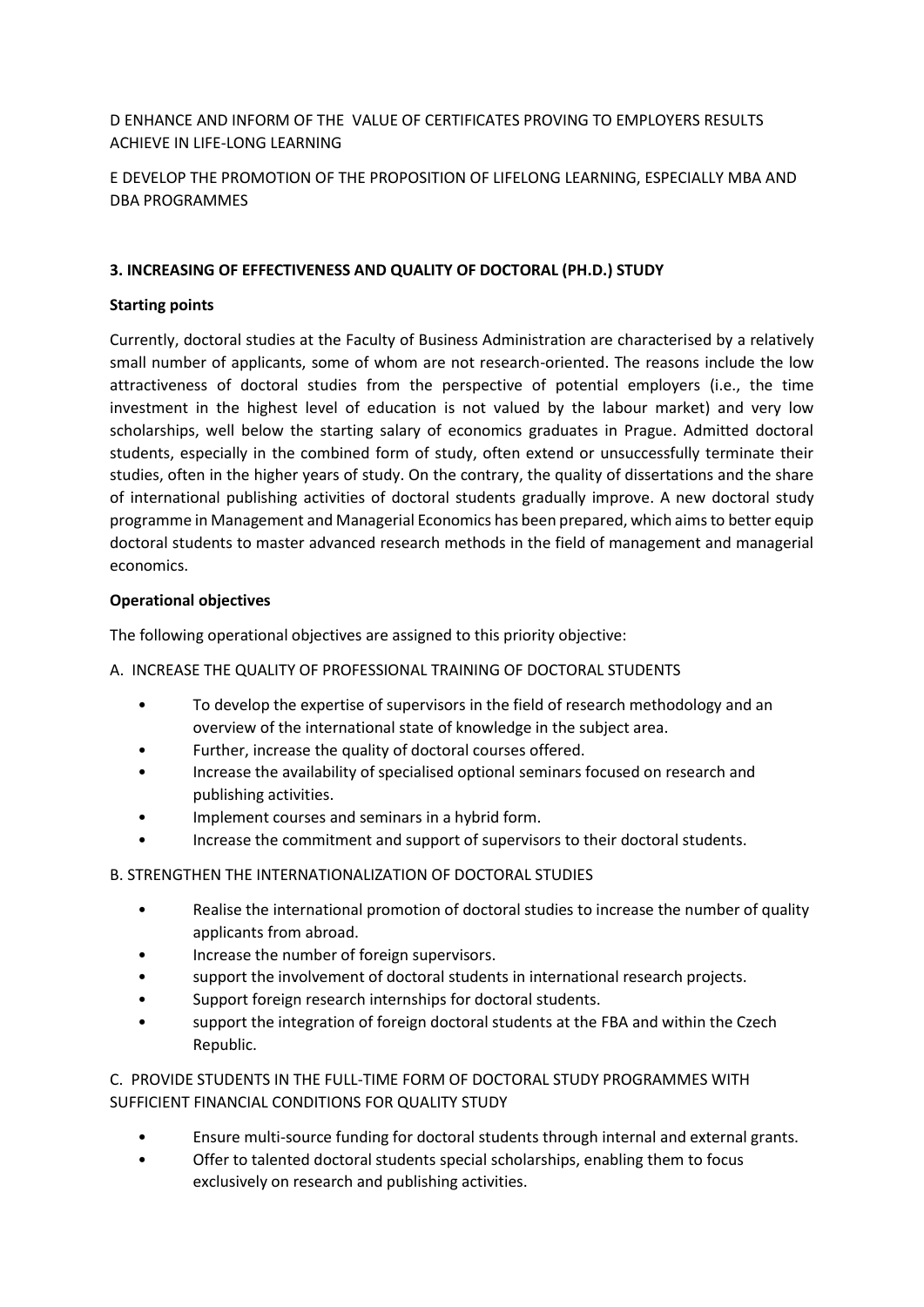• Reward the achieved publication outputs depending on the quantity and quality.

### D. INCREASE THE NUMBER OF QUALITY APPLICANTS FOR DOCTORAL STUDIES

- Implementation of PR campaigns aimed at students of the last years of master studies inside and outside the Prague University of Economics and Business.
- Increase the activity of academic staff to identify talented applicants for doctoral studies.

### **4. IMPROVE THE STRATEGIC MANAGEMENT AND EFFECTIVE UTILISATION OF RESEARCH AND DEVELOPMENT CAPACITIES**

### **Starting points**

In 2015, the Faculty of Business Administration changed its strategy of supporting science, which led to a significant increase in the quality and quantity of publication outputs and a larger number of acquired research projects. FBA's know-how in the field of methodology, preparation of project applications, and publication outputs increase. The share of foreign employees at the FBA did reach the target range of 20-25%.

### **Operational objectives**

The following operational objectives are assigned to this priority objective:

### A. FULL-SCALE TRANSFORMATION OF THE ENVIRONMENT AND PROCESS SETTING

- develop the area of professional FBA's support in the preparation of project applications and the implementation of research projects.
- Gain regular feedback from the faculty concerning their educational needs, follow the results of seminars and the Research Club activities.
- update on an on-going basis motivational systems in the field of research (rewards from institutional support, performance evaluation system) to correspond with FBA strategy.

### B. EXCELLENCE AND SOCIAL RELEVANCE OF BASIC AND APPLIED RESEARCH

- Implement seminars focused on advanced research and publishing activities of faculty.
- Significantly financially support the submission of research projects, participation in prestigious conferences, achieving quality results of scientific activities.
- Motivate faculty to submit projects to the calls of excellent international research programmes, such as the ERC or Horizon Europe, and support it in this effort.
- Increase the volume and number of realised projects in contract research.
- Increase the concentration of resources allocated to areas around excellent research teams, and from institutional support to support those research projects that have the potential for further development and long-term success.

### C. DEVELOP RESEARCH INTERNATIONALISATION

- Address, acquire and retain talented post-docs from abroad, including through a sufficient allocation of funds and support for their social integration.
- Identify and address Czech researchers working at business schools abroad and offer the FBA as the first option in their return to the Czech Republic.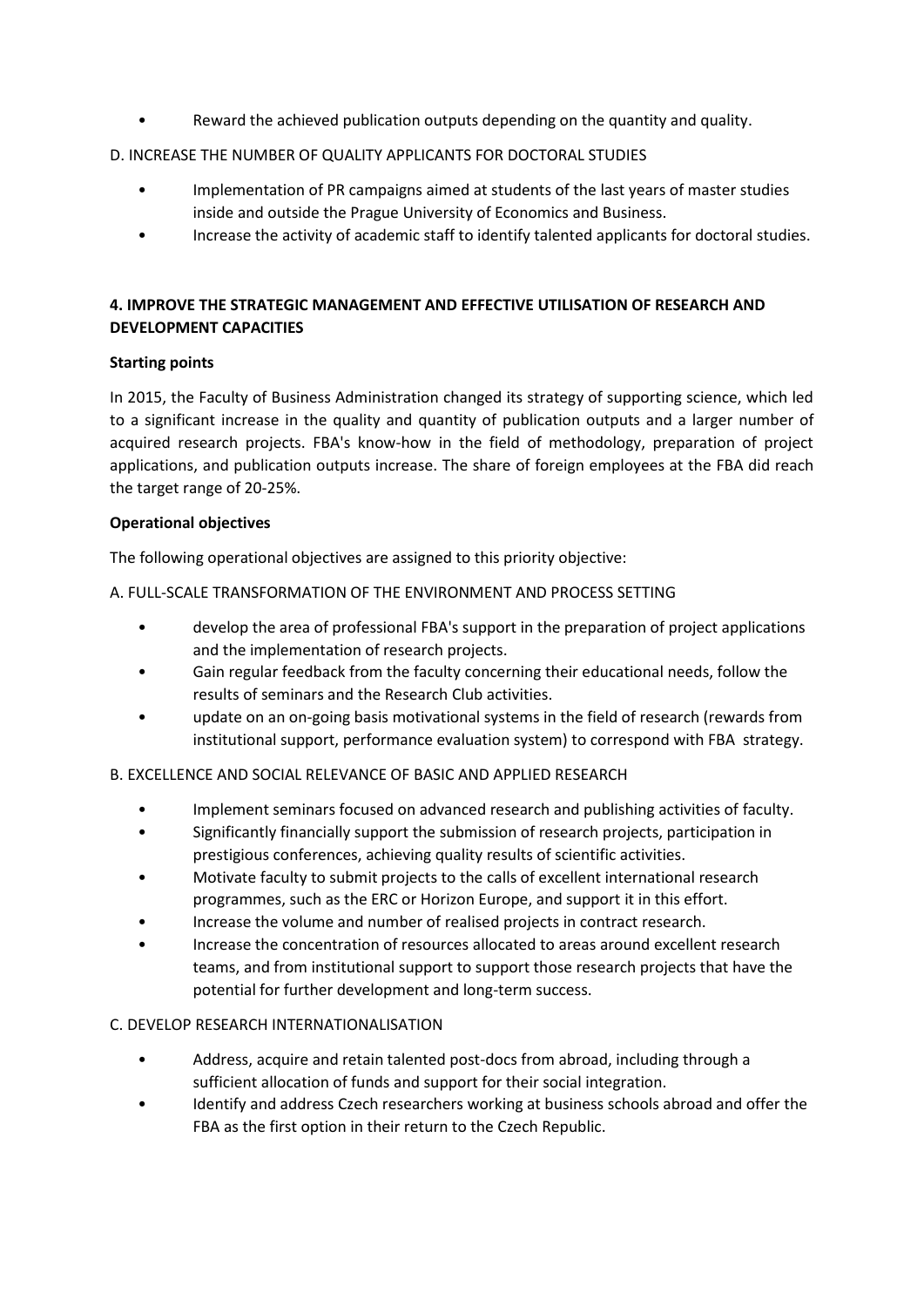- Support the establishment of international contacts through internships, participation in international conferences, etc., support the establishment of consortia for international research.
- support short-term arrivals of foreign researchers at the FBA to exchange know-how and establish research cooperation.

### **5. BUILDING CAPACITIES FOR FBA STRATEGIC MANAGEMENT**

#### **Starting points**

The FBA's strategy remains evident and corresponds to the vision formulated in 2015 - to become one of the leaders in higher education institutions in the field of management in Europe. The individual criteria are derived from the basic dimensions of the EQUIS evaluation and are gradually fulfilled. This is reflected in the appreciation of their fulfilment in the international Financial Times rankings

Until now, however, strategic management has been in the hands of FBA management and has relied more on individual professionalism and experience. In the following years, it is, therefore, necessary to create sufficient personnel, organisational and financial capacities, which ensure the creation and respect of standard processes that enable the optimisation of advanced decision-making for the future.

### **Operational objectives**

The following operational objectives are assigned to this priority objective:

- A. Promote cooperation and exchange of experience with the best European and global universities, implement the best experiences with comparable universities at the FBA.
- B. Exploit the possibilities that are associated with the activities of the FBA bodies in which foreign experts participate (the FBA Scientific Board, International Advisory Committee) in the strategic management of the FBA.
- C. Exploit the recommendations that the FBA adopts within the processes of international accreditation (EQUIS, AMBA, AACSB) in the strategic management of the School.
- D. Establish a mechanism for long-term (at least three-year) financial planning of key strategic priorities.
- E. Strengthen strategic human resources management at the FBA, not only in the category of faculty but also in the field of non-academic staff.
- F. Support international marketing and building the FBA brand.

#### **6. REDUCING ADMINISTRATIVE BURDEN OF FACULTY AND NON-ACADEMIC STAFF**

#### **Starting points**

The administrative burden of FBA faculty and non-academic staff largely depends on the legislative requirements of the government, the Ministry of Education, Youth and Sports, and other institutions to which the University as a whole is subject. To a large extent, the administrative burden is also affected by the internal processes and rules of the Prague University of Economics and Business as a whole.